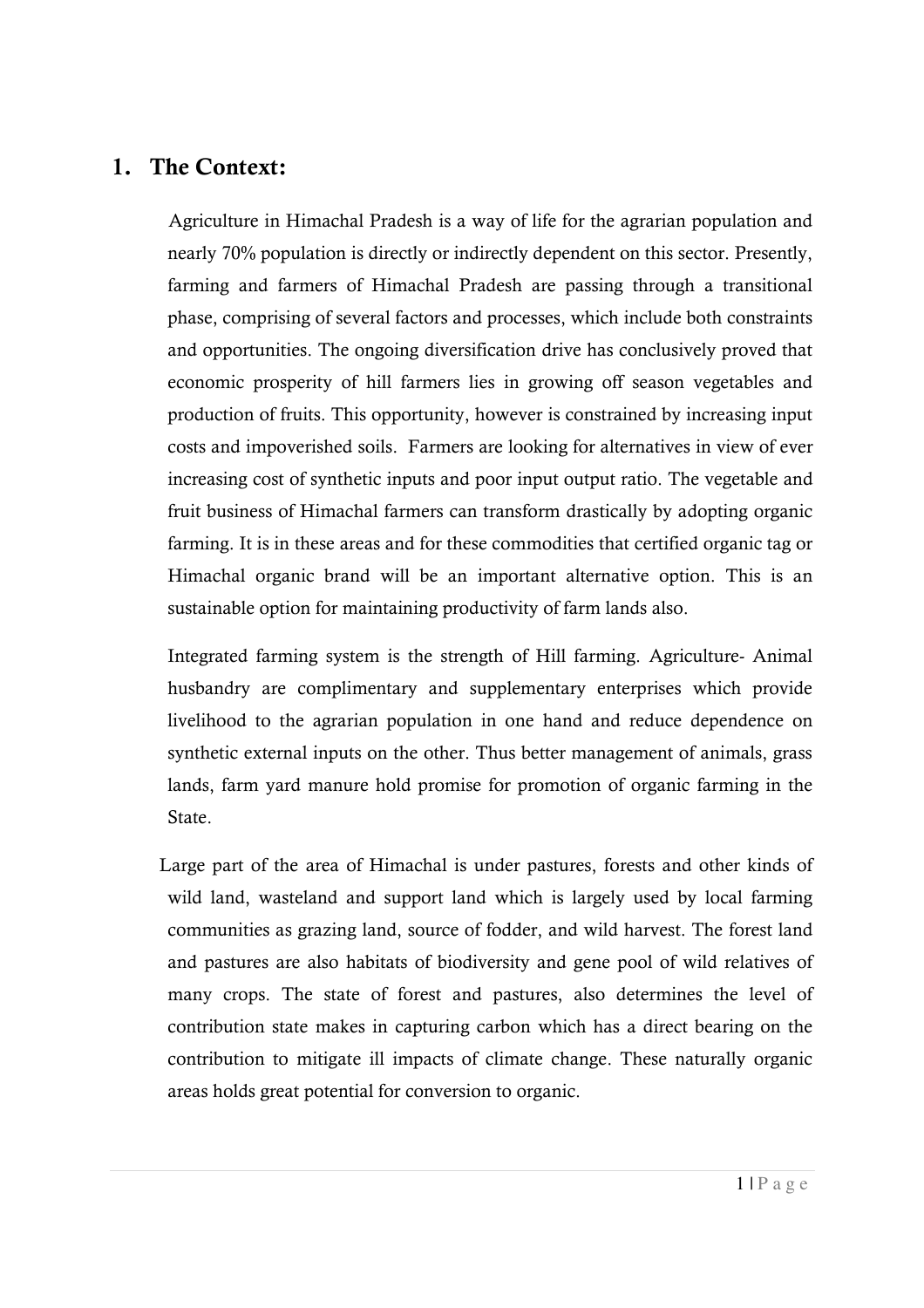The expansion of tourism to rural areas by involving villagers in rural home stays is being promoted in the state. There is an opportunity to add value to home stays by broadening its scope as ORGANIC AGRICULTURE TOURISM.

Organic farmers of Himachal Pradesh and the supporting institutions, such as Department of Agriculture, have to their credit the achievement that organic farming has taken roots in the state.Himachal Pradesh is one of the states in India, where over the past few years farmers, Government and non Government agencies have made significant contributions to the state wide process of organic farming promotion and sustainable development. Low consumption of fertilizers and pesticides, can further facilitate large scale adoption of organic farming with relative ease by the farmers in niche areas.

**Practical Experience of Himachal Farmers**; so far, has demonstrated the usefulness of organic farming to reduce/ replace use of chemical fertilizers and pesticides and reduce the cost of cultivation and improved productive capacity of soils. Based on these experiences, the expectation is that organic farming will be advantageous to the farmers living in all the agro-ecological zones of Himachal Pradesh.

 *The National Missions* on sustainable agriculture and horticulture development emphasize promotion of good agriculture practices as necessary components of the agriculture development approaches for which organic farming is the best known tool. Therefore, to put in place an enabling policy framework for promoting organic farming in the state, is the need of the times. Government of Himachal Pradesh has taken several steps towards environmental conservation and sustainable development, such as maintaining green cover, producing clean renewable energy, reducing carbon foot prints etc.; and these efforts will get further strengthened by adopting organic farming policy.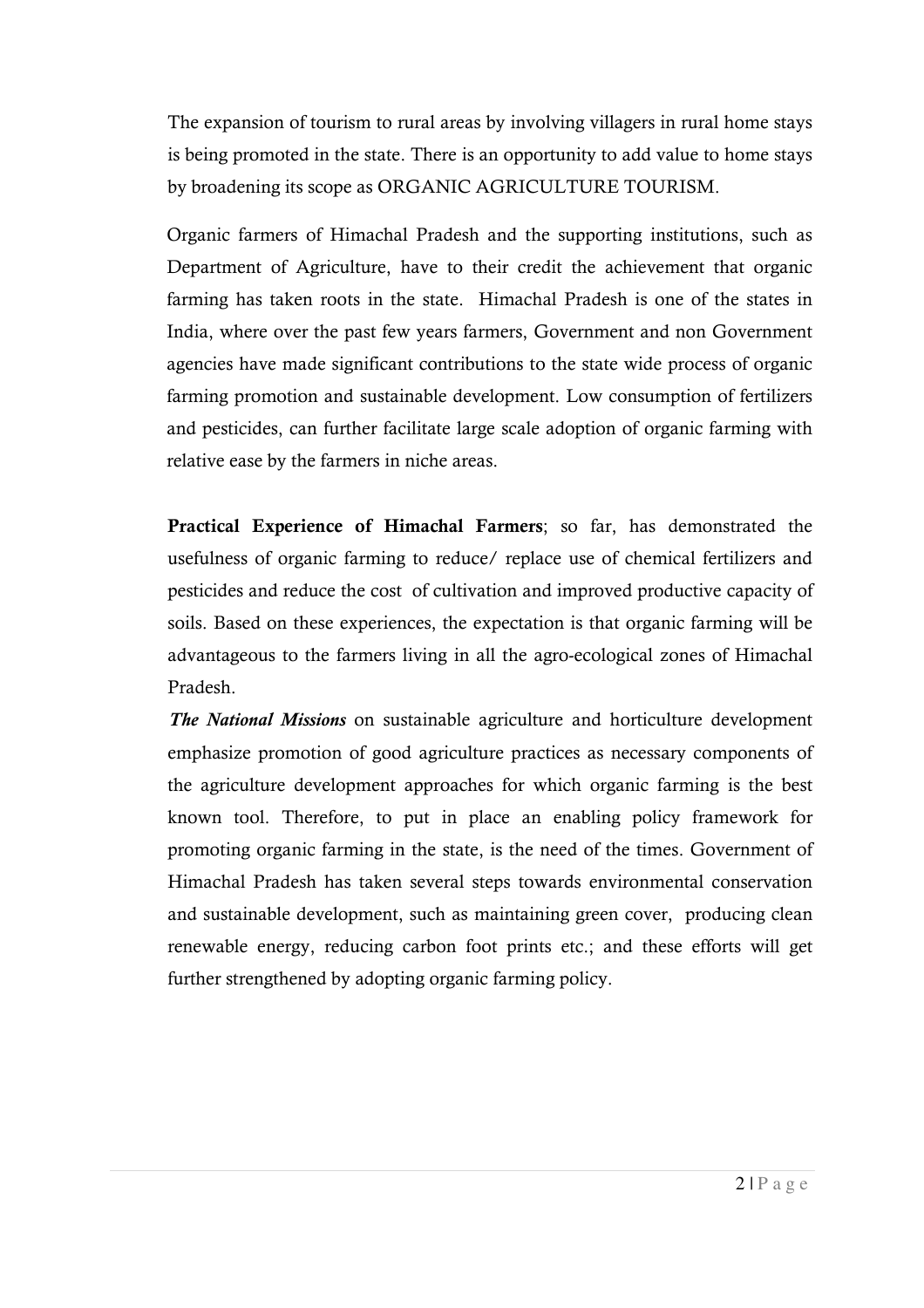## **2. Preamble:**

- 2.1. State would strive for adoption of organic farming practices and will bring about policy changes in agriculture development scenario in order to provide sustainable livelihoods to the farming community through organic farming approaches since it;
	- i. **relies** primarily on local, renewable resources,
	- ii. makes efficient use of solar energy and the production potential of biological systems,
	- iii. **maintains** and improves the fertility of soil;
	- iv. maximises circulation of plant nutrients and organic matter,
	- v. **does not use** organisms or substances foreign to nature (e.g. chemical fertilizers, pesticides, GMOs)
	- vi. **maintains** diversity in the production system as well as the agriculture landscape,
	- vii. **integrates** farm animals into the system and gives them life conditions that correspond to their ecological role and natural behaviour.
- 2.2. *Incorporating principles of organic agriculture in Policy:* Organic agriculture is a unique production management system which promotes and enhances agroecosystem health, including biodiversity, biological cycles and soil biological activity, and this is accomplished by using on-farm agronomic, biological and mechanical methods in exclusion of all synthetic off-farm inputs. Organic farming as a system avoids or largely excludes the use of synthetic inputs (such as fertilizers, pesticides, hormones, feed additives etc) and to the maximum extent feasible rely upon crop rotations, crop residues, animal manures, off-farm organic waste, mineral grade rock additives and biological system of nutrient mobilization and plant protection". Organic is not only about replacing inputs, which is the starting point of the process, it goes beyond, as enshrined in the four principles of organic farming advocated by IFOAM (International Federation of Organic Agriculture Movement).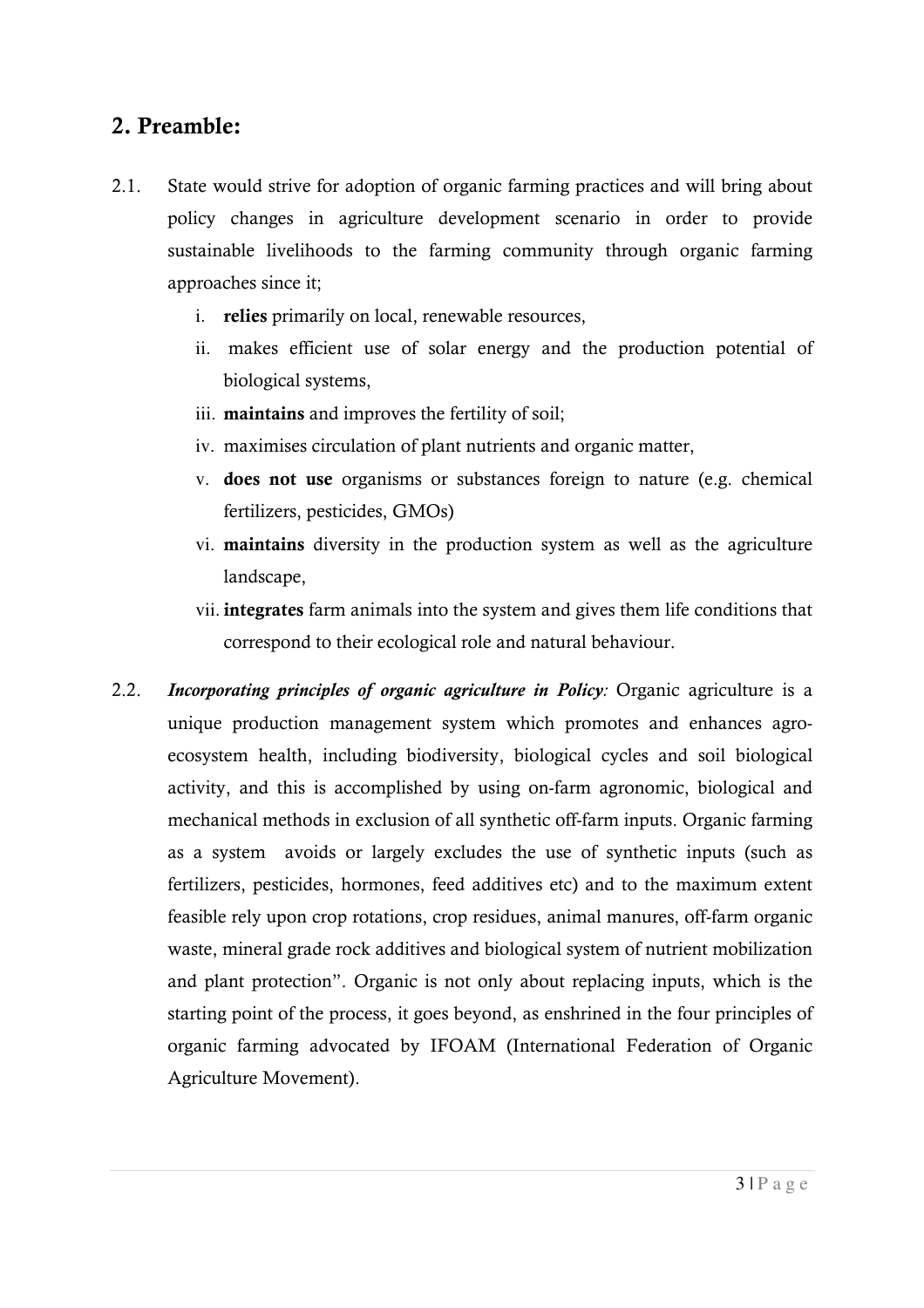- *i.* **Principle of health**: *Organic agriculture should sustain and enhance the health of soil, plant, animal, human and planet as one and indivisible.*
- *ii.* **Principle of ecology:** *Organic agriculture is based on living ecological systems and cycles, work with them, emulate them and help sustain them.*
- *iii.* **Principle of fairness**: *Organic agriculture should build on relationships, that ensure fairness with regard to the common environment and life opportunities.*
- *iv.* **Principle of care**: *Organic Agriculture should be managed in a precautionary and responsible manner, to protect the health and well-being of current and future generations, as well as the environment.*
- 2.3. *Opportunity for addressing poverty alleviation and rural development in Himachal through organic farming:* International Alliance for Organic Agriculture, set up under the patronage of FAO, by IFOAM and several other agencies, have recognised the potential of organic agriculture sector to contribute to achieving the Millennium Development Goals, one and seven (MDGs; www.un.org/milleniumgoals. The first MDG i.e. the eradication of extreme poverty and hunger. As a production method, organic agriculture is well suited for resource poor and subsistence farmers, as well as for those who are commercially successful. Since organic agriculture advocates lesser dependence on fossil fuel and more on locally available production assets, farmers work with natural processes and increase cost-effectiveness and resilience of their agriculture systems. It helps them break the vicious cycle of indebtedness for agriculture inputs and helps improve soil fertility in sustainable ways. The seventh MDG is to ensure environmental sustainability. Organic agriculture is a promising approach to address the issue of environmental degradation; land, water and air, due to agriculture activities. Organic agriculture has potential to contain environmental degradation through improving soil health, enhancing biodiversity and reducing external energy consumption, in addition to improving farmers' incomes.
- 2.4. **Organic farming also acknowledges farmers innovations** and experiences and integrate indigenous or traditional knowledge with larger agriculture development processes, thereby, showing respect to the farmers as shapers of the future. Since organic farming depends mostly on renewable on-farm resources, it will increase consumption of renewable energy resources in the state and improve agro-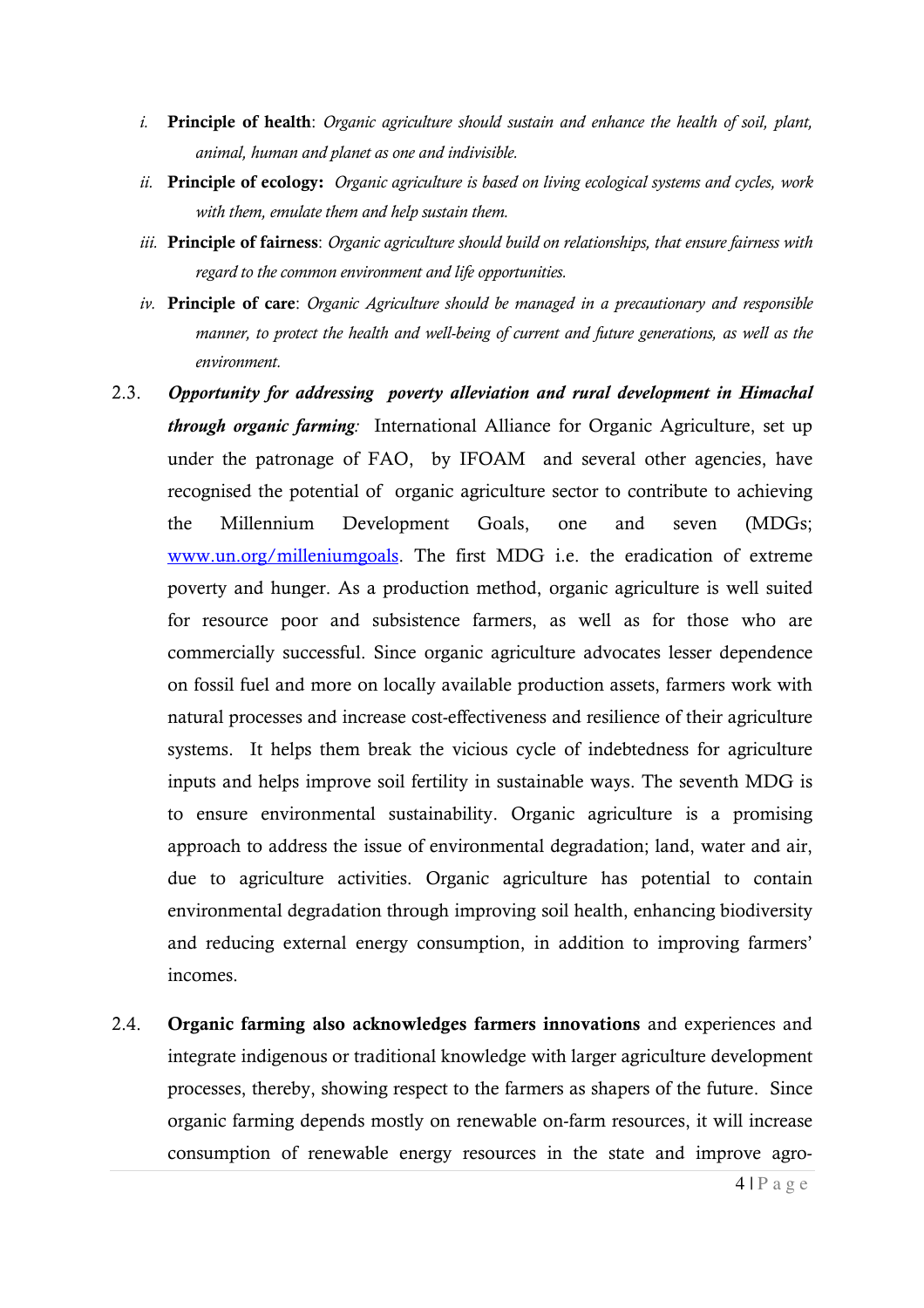biodiversity (both varieties and crops). Farmers will again become seed savers thus protecting the heritage of hill agriculture for the future generations. When adopted widely in the state, organic farming may significantly contribute to reducing the food-mileage and carbon foot prints.

2.5. **Recognising this**, organic farming is being promoted in the state by organic farmers associations, NGOs and Government agencies, as an appropriate farming approach for farmers, producing for themselves or for the local/ national markets. Under this backdrop, Government in partnership with other stakeholders, is formulating the organic policy of the state, which is comprehensive, futuristic, and valued by all stakeholders.

### 2.6. **The policy is;**

- **inheriting** the spirit of national vision and approaches about supporting growth of organic farming in India both by Govt and non Govt sector,
- **building on** the growth achieved so far by the organic farmers of the state and the prevailing circumstances for future growth of organic farming in the state,
- **anticipating** policy and services support needs of the organic stakeholders of Himachal Pradesh
- **Incorporating** lessons of successful experiences of innovative global approaches and best practices about organic farming development
- **distilling spirit** of organic agriculture principles enshrined by IFOAM, and
- **drafted** by the organic experts by and debated among organic stakeholders of Himachal Pradesh

# **3. Organic Farming Policy: Vision**

### **"Organic Himachal Pradesh"**

*where*;

- 3.1 Organic farming is widely practiced by the farmers of the state and they benefit from organic farming, economically and ecologically.
- 3.2 Farmers and people enjoy pesticide free safe food, vegetables, fibre, fruits, milk and water; thereby, reducing human health risks.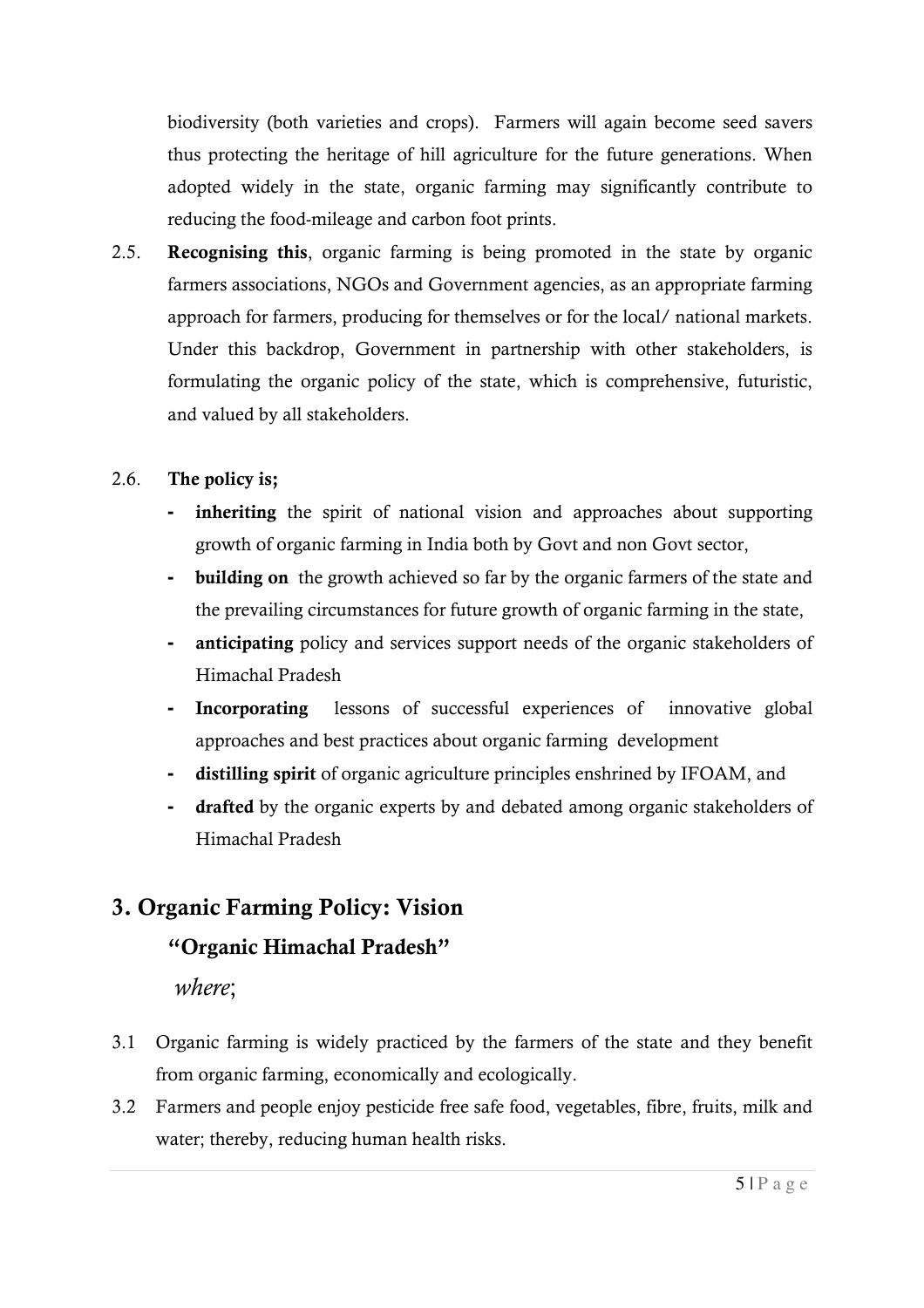- 3.3 Youth of the state become engaged in self employment in the organic agribusiness and organic villages based agro tourism.
- 3.4 Himachal as a state contributes to the global goals of reducing carbon foot prints, environmental health and agro biodiversity conservation.

# **4. Organic Farming Policy: Objectives**

# *4.1 ...in order to see that the dream of organic vision come true, it is imperative to undertake all necessary initiatives, including;*

- 4.1.1. Giving recognition and encouragement to the organic sector in the state; which includes the recognition of the relevance of organic sector to over all development of agriculture in the state and thereby linking organic sector with the agriculture development objectives of Himachal Pradesh.
- 4.1.2. Creating enabling environment for organic farming in the state, through developing appropriate policies, plans, and support services for activities, such as, organic production of lead cash crops- fruits and vegetables of the state, increasing yields in low-input areas, conserving biodiversity and natural resources on the farm, increasing income and reducing cost of cultivation and increase supply of safe food to local / national/ international markets.
- 4.1.3. Develop favourable policies and plans to strengthen crop-livestock linkages of the farming sector and make Himachal an organic compost rich state.
- 4.1.4. Undertake steps to make Himachal Forests, grazing lands, pastures recognised as organic, certified/ uncertified, so as to facilitate organic grazing areas, organic fodder supply for livestock and organic non timber forest products.
- 4.1.5. Create investment environment for organic agribusiness and organic villages / valleys based organic agro tourism, so as to develop these a key sectors for self employment and value added on farm & off farm activities in rural development sector.
- **Note: This list is not exhaustive, more items can be added to it as felt necessary from time to time, as the organic movement develops.**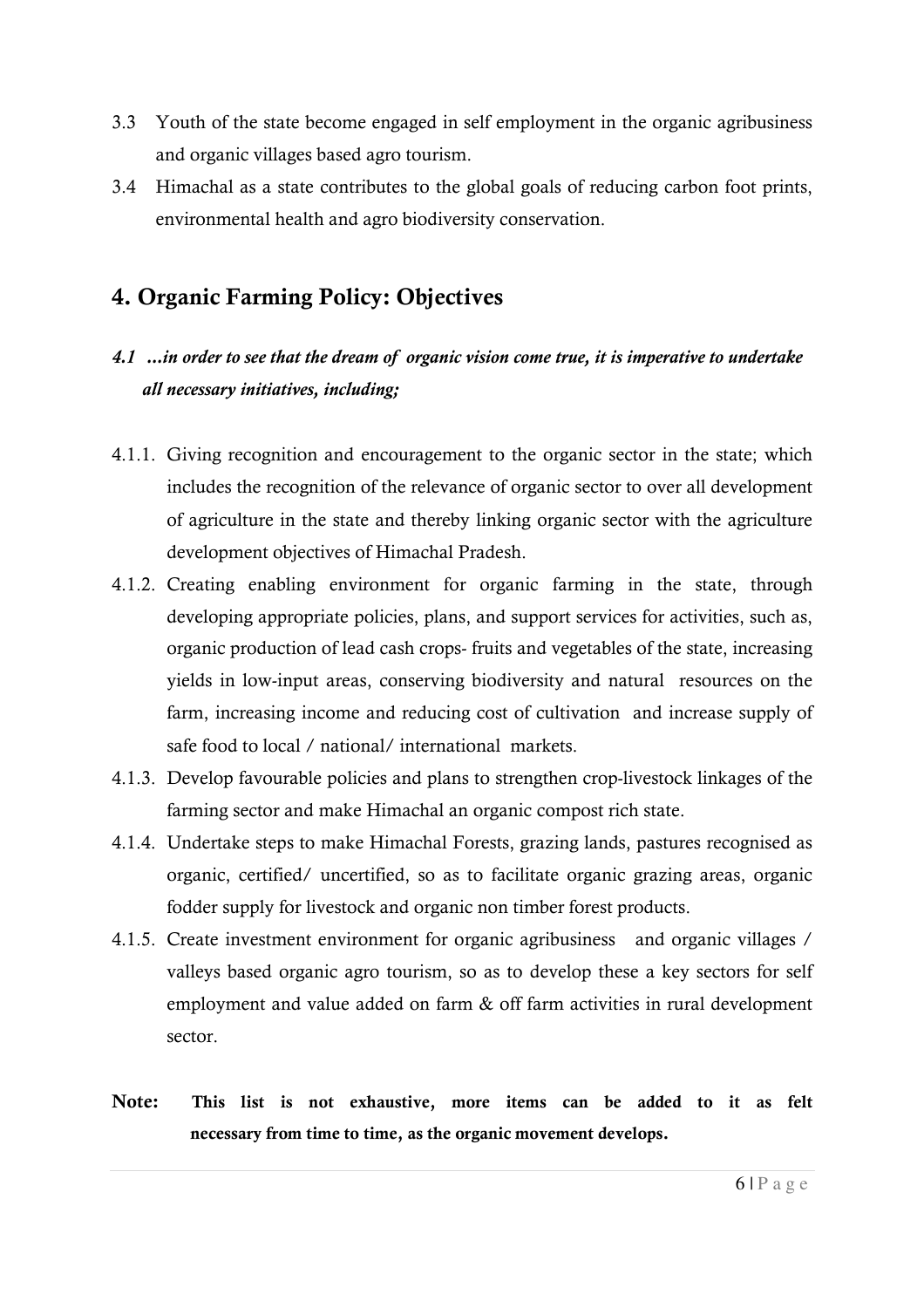## **5. Organic Farming Policy: Scope**

- 5.1. Farm lands and crops; comprising, annual and perennial food crops, fiber crops, horticulture crops- fruits and vegetables, plantation crops, and spices crops etc.
- 5.2. Livestock and livestock products, cattle, sheep, goats, poultry, fisheries, honey bees, and sericulture, etc.
- 5.3. Forests, rangelands, pastures, waste lands, support lands/ common lands, revenue lands, and the non timer forest products collected as wild harvest from these lands.
- 5.4. Water resources of the state, rivers, streams, springs, ponds, all drinking water sources and irrigation sources.
- 5.5. Processed foods and beverages, such as, beer and wines etc.
- 5.6. All farm produce from plant and animal origin,
- 5.7. Inputs, like manures, compost, municipal solid waste of biodegradable nature, liquid microbial solutions, bio-insecticides, repellents, anti-feedants, fungicides, hormones and enzymes of plant and microbial origin etc.

## **6. Organic Farming Policy: Strategies**

Under the broad vision of organic farming in Himachal Pradesh, its defined scopes and mission, series of strategic initiatives are planned and these include the following;

#### *6.1. Strategy for incorporating organic into agriculture development:*

- 6.1.1 Reforming Agriculture and Allied Sector Policies to bring these in line with Organic vision. *"When the state will promote natural resource based organic agriculture, keeping soil health, sustainability and productivity as prime focus" many policies of other sectors will need to be realigned.* These objectives will be achieved through series of reforms and new initiatives.
- 6.1.2. *Organic Policies and Strategies:* State will formulate organic policies and strategies, giving due consideration to their farming concerns/needs, potential niches. The strategies will aim at strengthening the institutional and human resources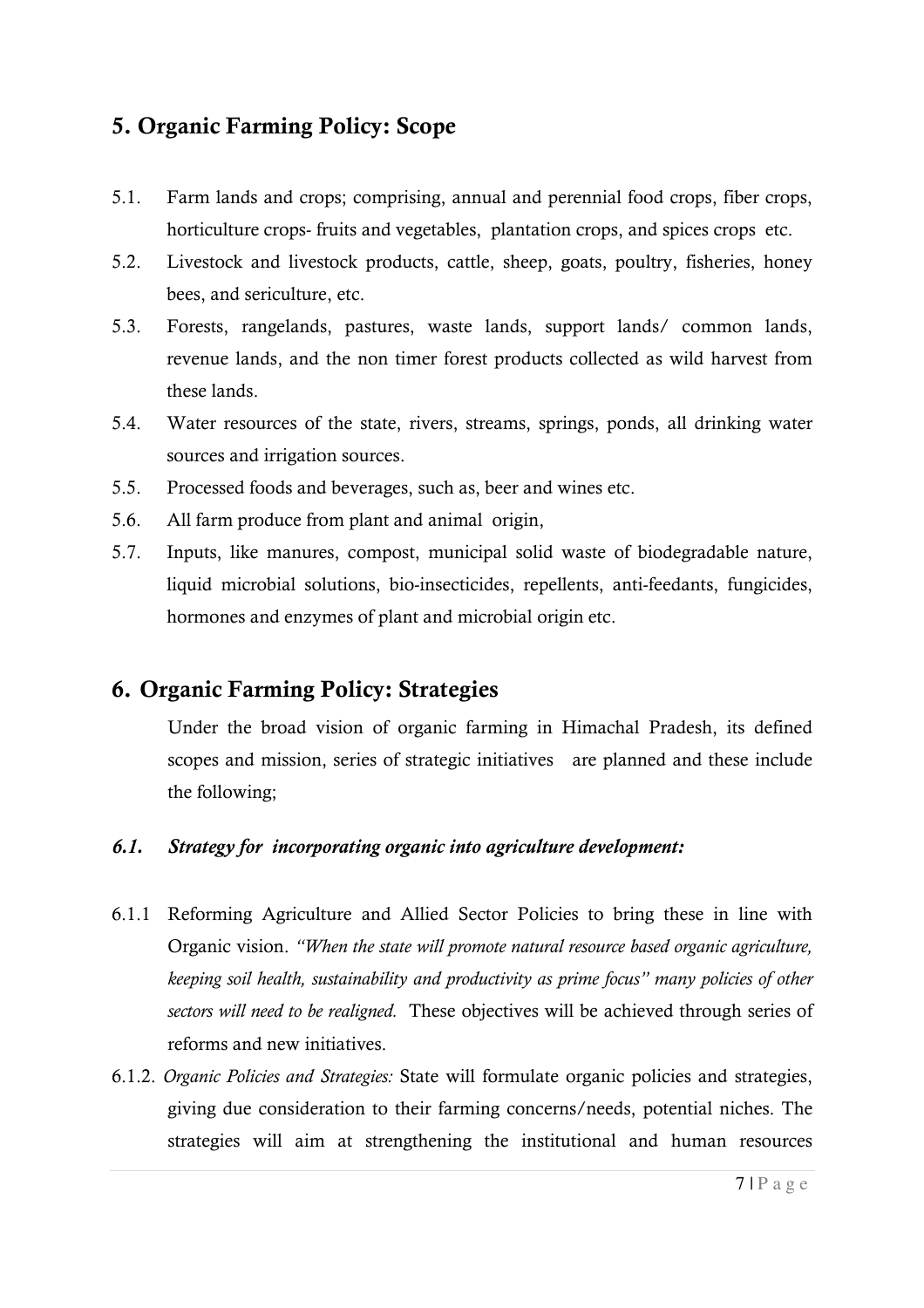capacities of the state, so as to enable it implement the organic promotion initiatives, across all agro-ecological zones and production domains.

- 6.1.3. *Govt support to organic sector:. It will be linked to general agriculture policies,* as much as possible, especially where the organic agriculture is promoted as a mainstream solution. The state government will recognise and give due consideration to the diverse interests represented in the organic sector and ensure that all of them are considered properly.
- 6.1.4. *Support to Organic Farmers:* At present organic farmers of the state do not enjoy a level playing field compared to conventional agriculture farmers, in terms of incentives and subsidies for various farming operations. For example; farmers under conventional agriculture are getting subsidies on inputs like seeds, fertilizers and pesticides. *Support services will be strengthened w.r.t. organic seeds, organic inputs and knowledge to enhance skills on organic practices.*
- 6.1.5. *The incentive schemes for farmers will include;*

 Strengthening organic resource base of organic farmers, provide subsidy on organic inputs like seeds, organic manures, bio-fertilizers, bio-pesticides etc. Farmers will also be incentivised by way of capacity building through trainings, exposure visits etc. Organic agricultural practices shall be demonstrated by conducting on farm trails on farmer fields. Farmers will also be encouraged to adopt technologies like vermi-composting, preparation of organic inputs at farms and for that they will be supported suitably.

6.1.6. **Himachal Organic Farmers Forum** already setup is a welcome step. The private sector and NGOs in the state will be encouraged to join forces to form a state level non Government body for organic sector **–THE HIMACHAL ORGANIC FORUM.** It will be a non-Govt advisory body charged with steering and monitoring the growth and promotion of organic farming in the state towards fulfilling the vision, where people from across the sectors are represented. Government would consider their suggestions and advice for promotion of organic farming in the State.

#### *6.2. Strategy for Awareness Raising:*

There is absolute need for mass awareness about the potentials of organic farming to farmers, consumers, civil society as a whole. It calls for supporting different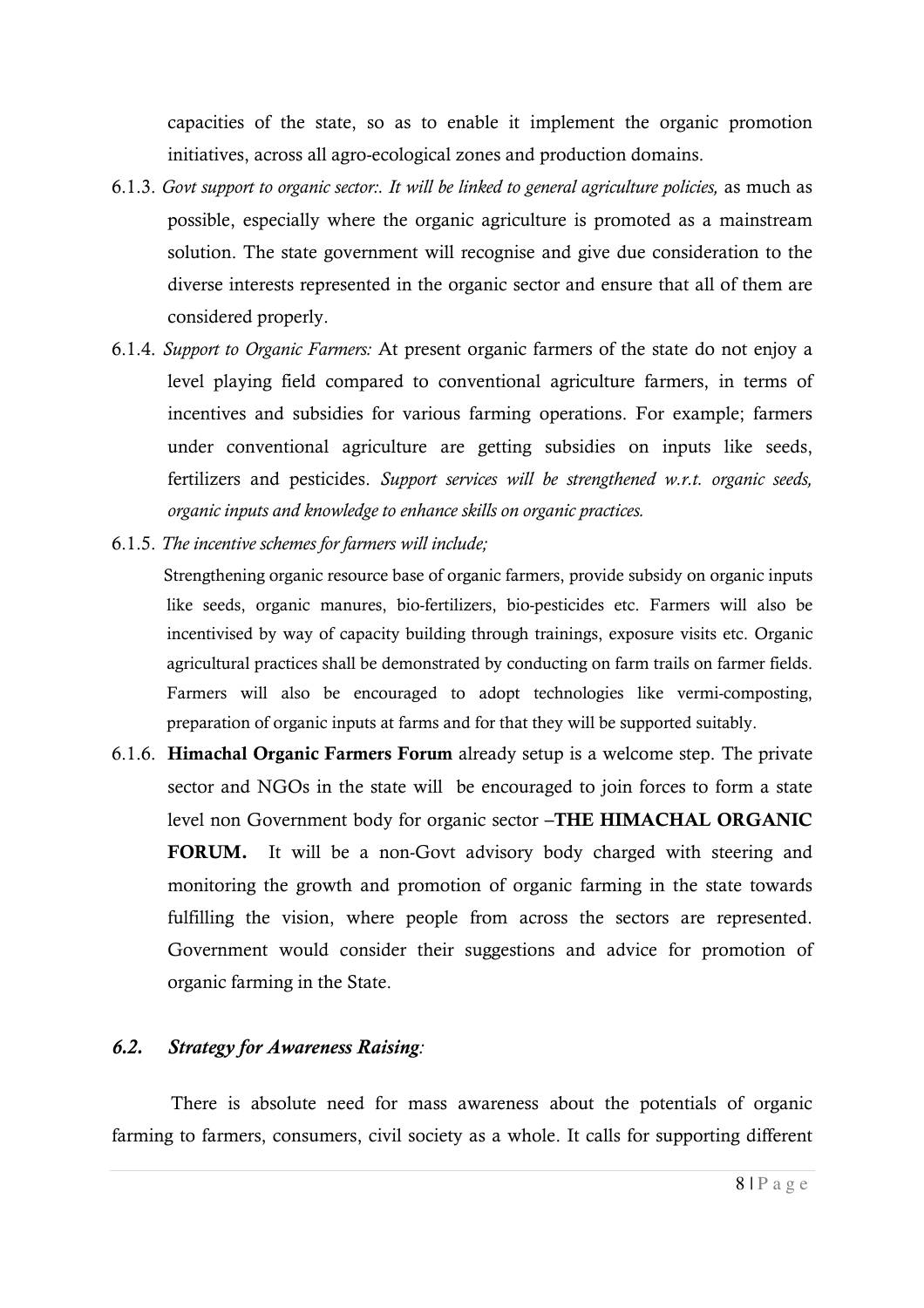approaches to bring awareness among different sections of the farmers and society. Organic strategy will support launch of various awareness programmes. Some of the important interventions would be;

- 6.2.1. Organising meetings, conferences, seminars, workshops, national and international trade fairs, exhibitions and organic haats etc.
- 6.2.2. Awareness through print and electronic media.
- 6.2.3. Publications, books, manuals in different Indian languages on several aspects of organic agriculture need to be encouraged/ supported; namely, popularisation of innovative practices, production and quality control of inputs, region specific management practices etc.

# *6.3. Strategy for Organic Research and Technology Support: Identified issues for research;*

- 6.3.1. Standardization of technologies of organic farming for different categories of crops, farmers, farming systems, resource bases and agro-ecological zones.
- 6.3.2. Selection and breeding of suitable varieties for organic farming;
- 6.3.3. Development of nutrient management protocols with rotations, nutrient management strategies and on-farm input management with locally available resources.
- 6.3.4. Development of organic compliant plant protection measures
- 6.3.5. Identification of suitable crop combinations and crop rotations for particular crop specific farming system
- 6.3.6. Identification of suitable varieties from existing pool of crops and varieties for optimum productivity, quality and pest resistance
- 6.3.7. Improvement and enrichment of input production strategies/ methodologies
- 6.3.8. Integration of animals with cropping systems
- 6.3.9. Development of appropriate machines, tools and machine driven/ bullock driven devices for organic farming operations such as liquid manure spreader, mechanical weeding machines for different crops, seed drills for multi-crop sowings and planting.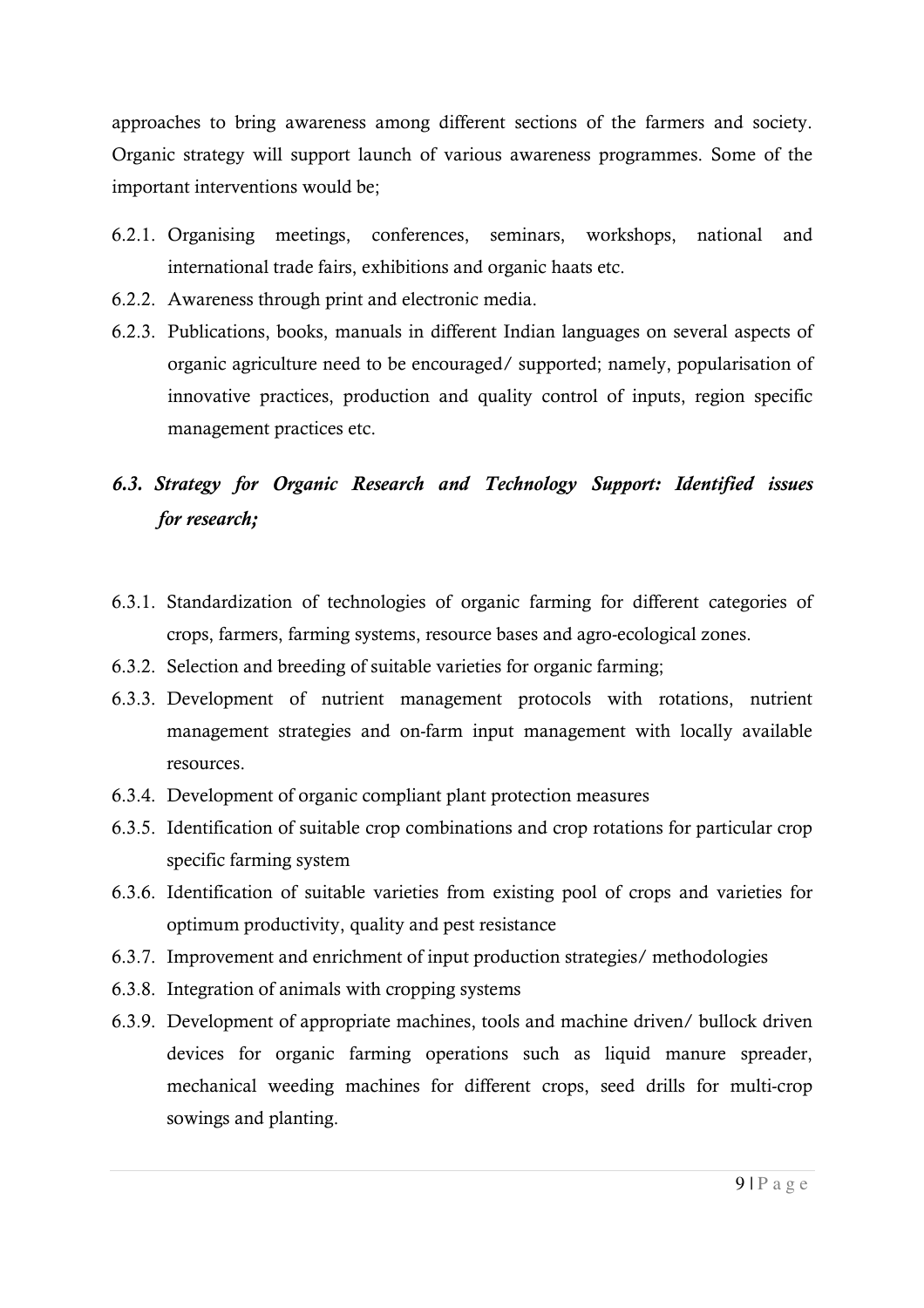- 6.3.10.Development of machines/ devices for conversion of animal energy into mechanical and electrical energy.
- 6.3.11.Collection and documentation of successful practices developed by practising organic farmers
- 6.3.12.Validation of soil enrichment and plant protection formulations developed by practising organic farmers/ NGOs and institutions.
- 6.3.13.Validation of various systems of organic farming (such as natural farming, homa farming, biodynamic farming etc) for their proper integration into integrated organic farming approaches with best productivity prospects.
- 6.3.14.Identification, development and documentation of suitable post harvest management and post harvest storage practices.

#### *6.4. Action Points for Research and Technology Support;*

- 6.4.1. Long term, medium term and short term projects targeted on scientific validation of organic farming practices, protocols, innovations will be taken up.
- 6.4.2. A critical cadre of scientific manpower in organic agriculture which is capable of undertaking research in organic agriculture on critical issues of technology validation, refinement and innovations will be built up and consolidated.
- 6.4.3. The two farm universities of the state will be encouraged to focus on research in organic agriculture. This will also enable the university scientists to formulate package of practices on different crops and farming systems.
- 6.4.4. Similarly, projects on documentation, validation and refinement of technologies and practices shall be supported/ encouraged for preparing package of practices, organic crop guides, organic agricultural systems guides etc
- 6.4.5. The two farm universities, as well as others will be encouraged to launch diploma and certificate courses in organic agriculture, specially covering areas like input management, certification and inspection, supply chain management, retail marketing etc.
- 6.4.6. Projects which include on farm i.e. farmer's fields based research, on variety of issues confronting organic farmers of the state, will be encouraged and support under RKVY and other similar schemes.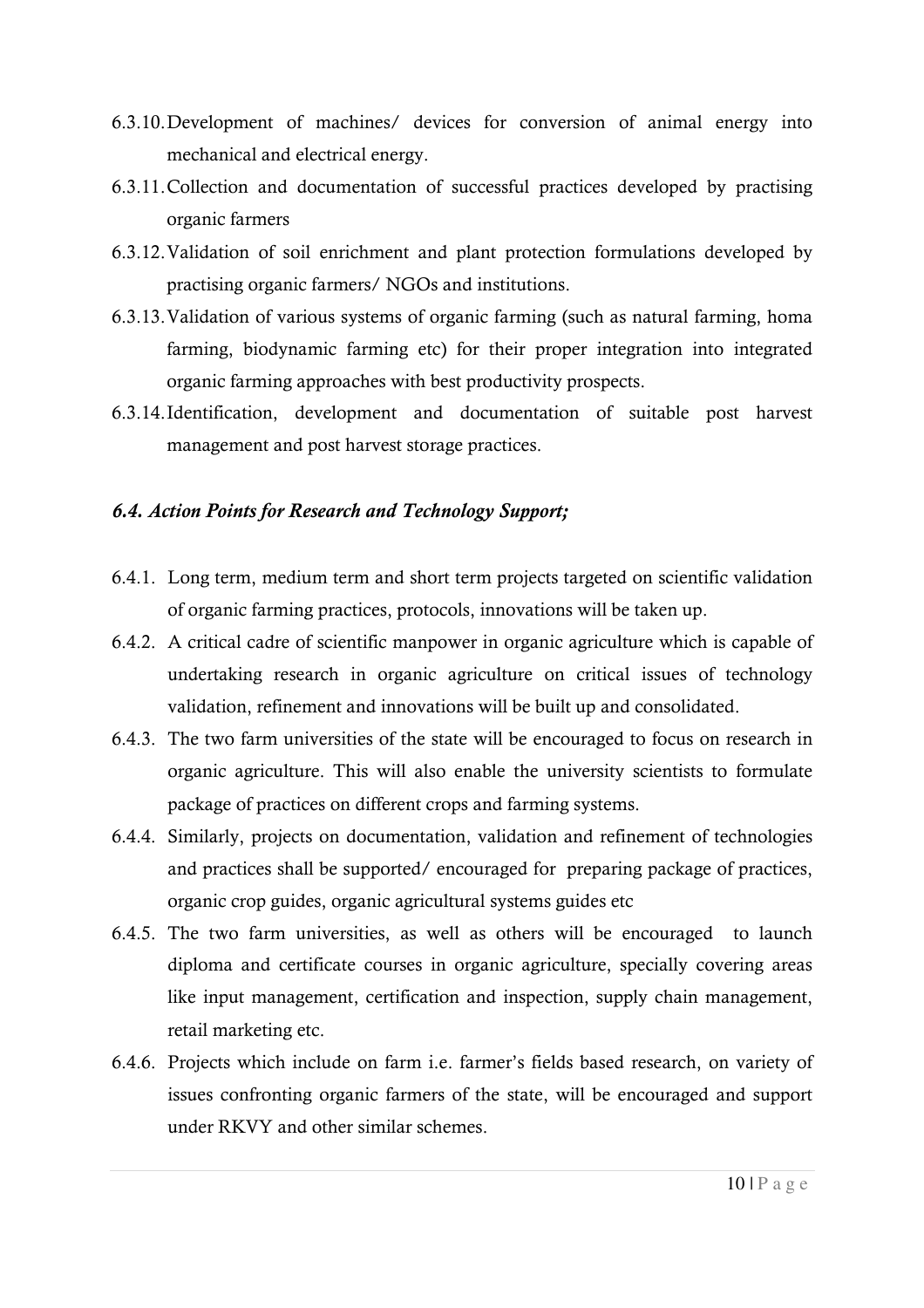#### *6.5. Strategy for Strengthening Organic Extension Support Services;*

- 6.5.1. *Model organic farms of the farmers as training centres:* Initial growth of organic agriculture has taken place on the strength of technology developed by practicing farmers. These pioneers in organic agriculture are also innovators of organic technologies. Many such farms of the farmers in states of Maharashtra and Karnataka are serving as informal centres of exposure and learning in a farmer to farmer knowledge sharing process. Farmers of the State will be similarly encouraged.
- 6.5.2. *Extension Training Programmes:* The training programs for the extension workers will include courses on organic cropping management systems, input production and management, quality assurance systems, post harvest management and value addition etc.
- 6.5.3. *Creating Cadre of Farmer Trainers:* Farmers tend to learn easily from farmers. Therefore, across state, a pool of farmer-trainers will be developed. These farmer trainers shall be given further training on organic agriculture production systems, supply chains, policies etc. In the long run, organic promotion programme will be best served by these agents of technology dissemination. The farmer trainer approach will include involvement of local practising farmers and local NGO's. The farmers trainers shall also be encouraged to launch short courses for capacity building of farmers.
- 6.5.4. Government will facilitate creation of local service providers to ensure Internal Control Systems, input supplies, skill development of farmers.

# *6.6. Strategy for Organic Quality Assurance of Himachal Produce;*  **(Certification/ Branding/ Credibility building)**

6.6.1. To promote organic agriculture as low cost resource conserving sustainable form of agriculture, state will avoid compulsory requirements for mandatory third party certification, so as not to block other suitable alternatives to emerge. Mandatory regulations will only be considered when the need is clearly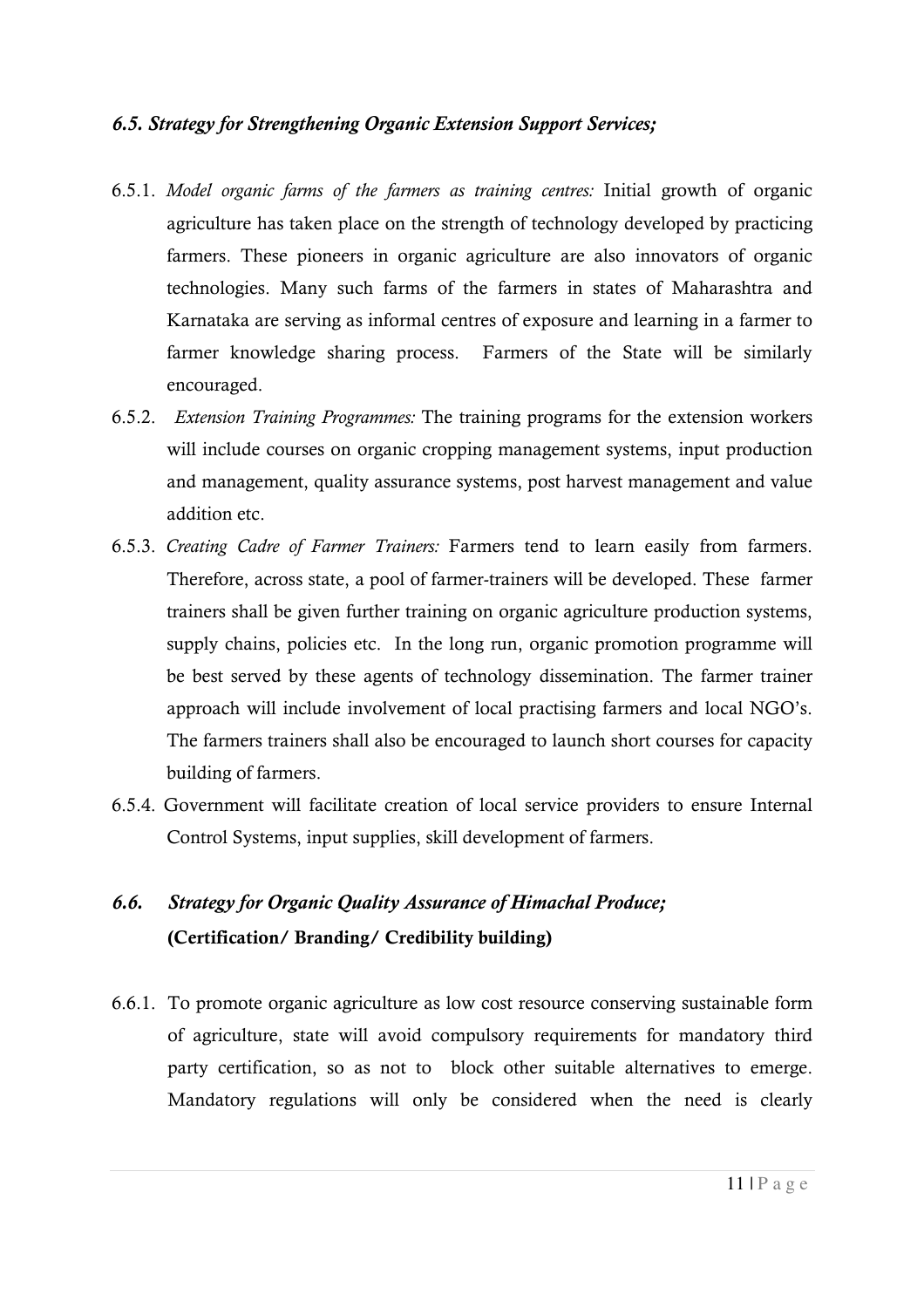established. State will put in place/ support regulations for local markets based on local conditions, and not on the conditions defined for export.

- 6.6.2. *State will follow the following approach to organic certification and quality assurance***; One,** facilitate certification by third party only for commodities aimed at export outside the state (national or export). **Two**, develop participatory guarantee system (PGS, now promoted by NCOF, MOA-GOI) of organic certification for commodities being marketed, such as food grains, vegetables, fruits for within state urban centres. **Three**, develop a concept of niche branding in case of some farm produce for marketing within state. For example, identify and market rice of X organic village, pulses of y organic village, the vegetable crops of Z organic village and like wise. This will help create variety in organic food, which people within state would admire and become their regular consumers.
- 6.6.3. *Third Party Certification*: State shall facilitate setting up of an accredited organic certifying agency for easy access to organic farmers of the state. The certification body of professionals, such as agricultural technocrats forum of the state, shall be encouraged, not only for certification but also for providing ICS (Internal Control System) management services. To create a network of ICS services to help organic farmers, different agencies shall be considered. In order to provide back up support for ICS and quality assurance, setting up of few residual testing laboratories by public or private bodies, or under PPP would be considered.
- 6.6.4. Organic farming promotion shall go a step forward and consider **setting up a state level web hosted data base system,** to develop a repository of organic farmers and organic products of the state.

#### *6.7. Strategy for Meeting Organic Input Requirements;*

- 6.7.1. The key inputs comprise of soil enriching micro organisms, nutrition supplements, pest control agents, seeds and varieties of crops. The quality control, quality assurance, packaging, pricing and delivery mechanism are some of the key issues that require state interventions through legal and statutory provisions. Hence set of guidelines and control orders would be put in place.
- 6.7.2. Under input management, major emphasis will be given to on-farm inputs production, management and quality control. For this, farmers will be supported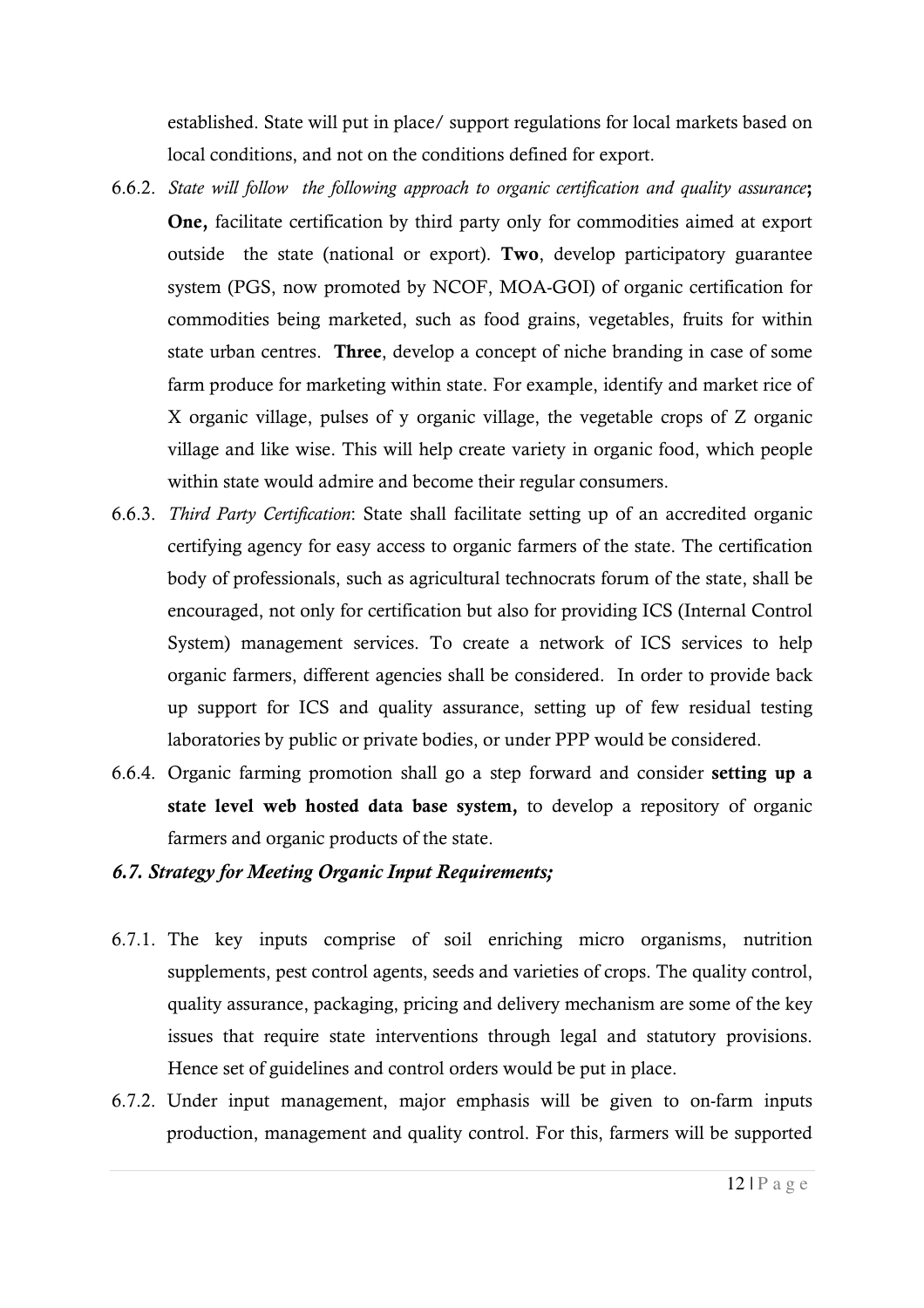for production of organic seeds, planting material, keeping cattle, making compost, liquid manures, bio-fertilizers, bio agents, bio-pesticides, application tools, and farm implements etc. Setting up of different organic/ biological input production units, would be encouraged.

### *6.8. Strategy for Building Organic Supply Chains and Marketing;*

- 6.8.1. Promotion of organic farming is directly linked with the market development. Therefore, efforts will be made to develop dedicated facilities for grading, cleaning, primary processing, packing, transportation and storage etc. under public and private sectors.
- 6.8.2. Farmers will be educated and organised to form organic farmer groups and will further be encouraged to undertake direct marketing.
- 6.8.3. To facilitate marketing of organic commodities Government would take steps to set up retail organic stores in the market centres across the state., using already existing infrastructure or encouraging private parties to set up private markets.
- 6.8.4. Setting up of the COMMON FACILITY CENTRES at focal points would be considered to facilitate availability of organic inputs. Likewise, in APMC Mandi areas, the concept of few organic shops for whole sale supplies to organic retailers will also be considered.

### *6.9. Strategy for Identifying Organic Farming Niches;*

Villages, Panchayats, valleys, which are so far traditionally organic and use little inorganic inputs i.e. synthetic fertilizers and pesticides, will be designated as "**Primary Organic Niches"** for a comprehensive thrust programme for promoting organic farming.

### *6.10. Strategy of Converting Institutional Farms into Organic Farms;*

Farms owned and operated by departments like Agriculture, Horticulture, Animal Husbandry, Sericulture shall be encouraged to convert to **Organic farms**. These farms will then provide excellent opportunities to be hubs for systematic and scientific demonstrations of well managed organic farming sites on the one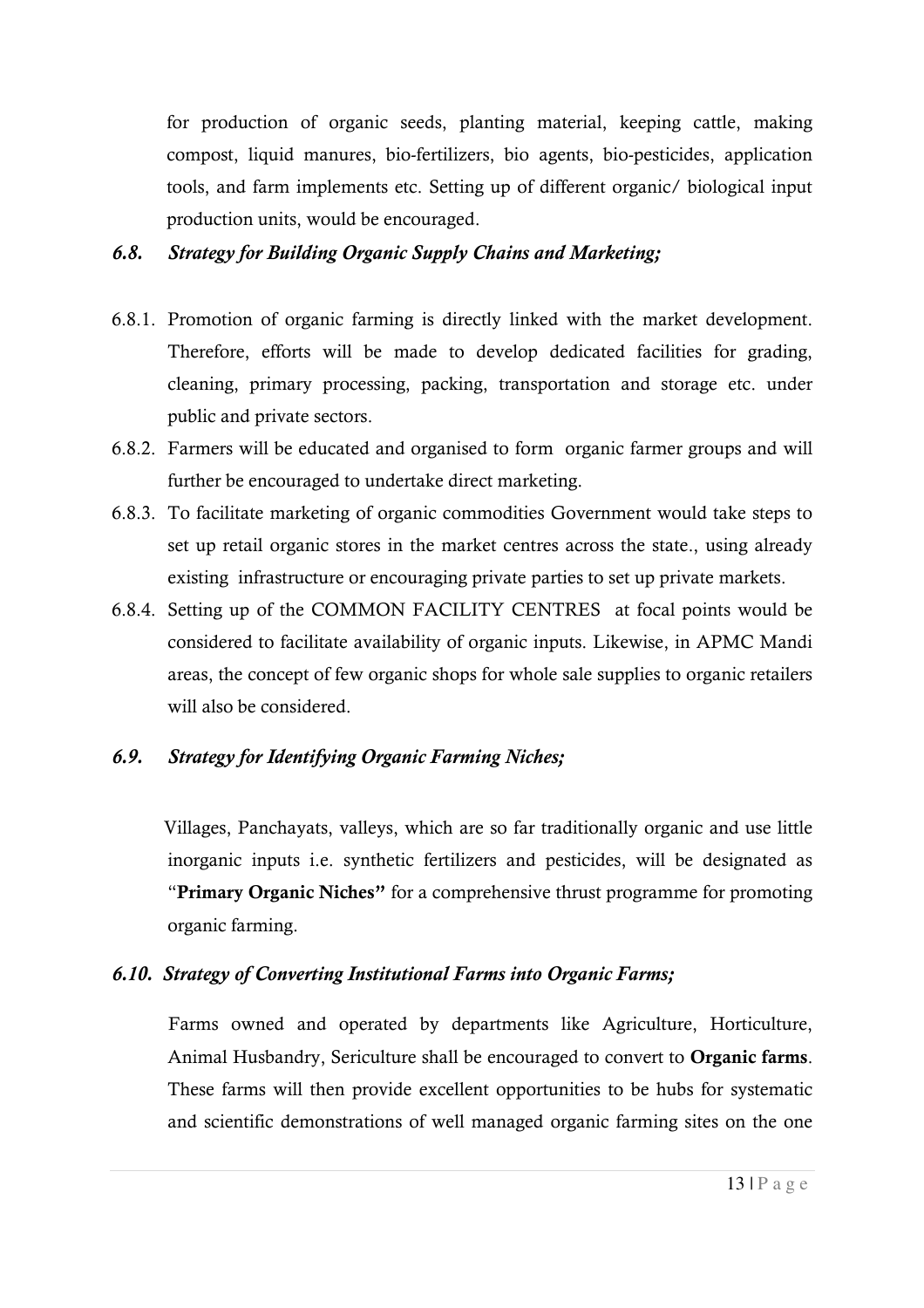hand and on the other hand they shall be the institutions for training, learning, research and development on various aspects of organic farming.

## **7. Implementation:**

- 7.1 For speedy and effective implementation of "Organic Farming Policy" the State Government will ensure an appropriate institutional mechanism and inter departmental linkages. The short term and long term actions required under the policy would be prioritised and suggested by a full time team of professionals having requisite expertise and experience.
- 7.2 Reforming agriculture and allied sector policies to bring these in line with organic vision.
- 7.3 Support services to organic farmers shall be strengthened.
- 7.4 Organisation of farmers into groups and their capacity building.
- 7.5 To launch awareness programmes to educate farmers, consumers, civil society as a whole about the usefulness of organic farming.
- 7.6 Long term, medium term and short term projects targeted on scientific validation of organic farming practices, protocols, innovations will be taken up.
- 7.7 A critical cadre of scientific manpower in organic agriculture which is capable of undertaking research in organic agriculture on critical issues of technology validation, refinement and innovations will be built up and consolidated.
- 7.8 The two farm universities of the state will be encouraged to focus on research in organic agriculture. This will also enable the university scientists to formulate package of practices on different crops and farming systems.
- 7.9 Projects on documentation, validation and refinement of technologies and practices shall be supported/ encouraged for preparing package of practices, organic crop guides, organic agricultural systems guides etc
- 7.10 The two farm universities, as well as others will be encouraged to launch diploma and certificate courses in organic agriculture, specially covering areas like input management, certification and inspection, supply chain management, retail marketing etc.